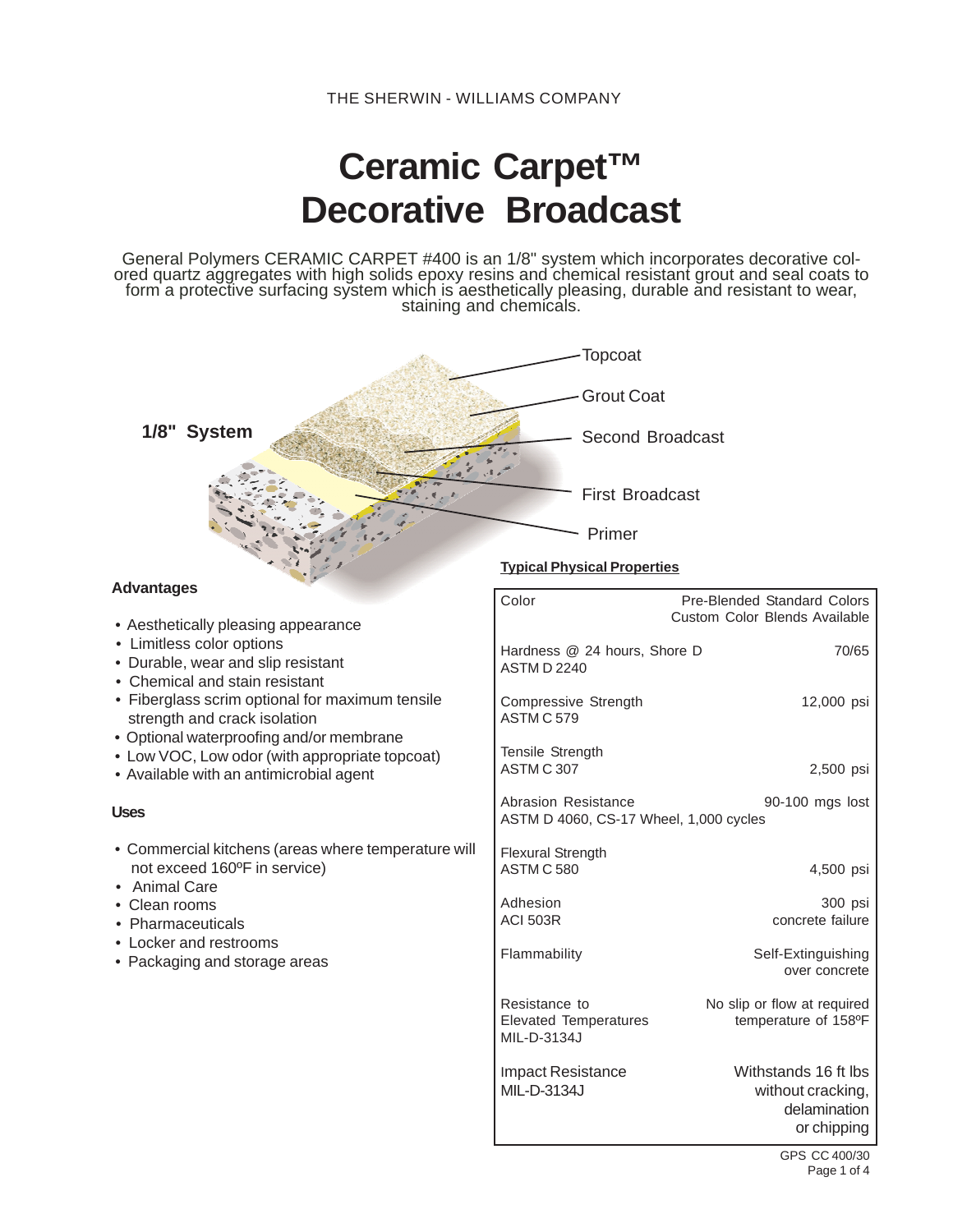#### **Installation**

General Polymers materials shall only be installed by approved contractors. The following information is to be used as a guideline for the installation of the CERAMIC CAR-PET #400 SYSTEM. Contact the Technical Service Department for assistance prior to application.

#### *Surface Preparation - General*

General Polymers systems can be applied to a variety of substrates, if the substrate is properly prepared. Preparation of surfaces other than concrete will depend on the type of substrate, such as wood, concrete block, quarry tile, etc. Should there be any questions regarding a specific substrate or condition, please contact the Technical Service Department prior to starting the project. Refer to Surface Preparation (Form G-1).

#### *Surface Preparation - Concrete*

Concrete surfaces shall be abrasive blasted to remove all surface contaminants and laitance. The prepared concrete shall have a surface profile equal to CSP3-5. Refer to Form G-1.

After initial preparation has occurred, inspect the concrete for bug holes, voids, fins and other imperfections. Protrusions shall be ground smooth while voids shall be filled with a system compatible filler. For recommendations, consult the Technical Service Department.

#### *Temperature*

Throughout the application process, substrate temperature should be 50ºF - 90ºF. Substrate temperature must be at least 5ºF above the dew point. Applications on concrete substrate should occur while temperature is falling to lessen offgassing. The material should not be applied in direct sunlight, if possible.

# *Application Information*

|                            | Material | Mix Ratio                               | <b>Theoretical Coverage</b><br>Per Coat Concrete | Packaging        |
|----------------------------|----------|-----------------------------------------|--------------------------------------------------|------------------|
| Primer                     | 3579     | 2:1                                     | 250 sq. ft. / gal                                | 3 or 15 gals     |
| <b>Ceramic Carpet #400</b> | 3561     | 4:1                                     | 140-145 sq. ft. / gal                            | $1.25 - 25$ gals |
| 1st Broadcast 5900F        |          | To Excess                               | $.4$ lbs $/$ sq. ft.                             | 50 lb. bag       |
|                            | 3561     | 4:1                                     | 65-70 sq. ft. / gal                              | $1.25 - 25$ gals |
| 2nd Broadcast 5900F        |          | To Excess                               | .4 lbs $/$ sq ft                                 | 50 lb. bag       |
| <b>Grout Coat</b>          | 3745     | 2:1 premeasured units 100 sq. ft. / gal |                                                  | 1,5, or 15 gals  |
| Seal Coat                  | 3745     | 2:1 premeasured units 200 sq. ft. / gal |                                                  | 1,5, or 15 gals  |

**Different optional seal coats - Consult individual Technical Data Sheet for mixing and application instructions.**

4408 WB Polyurethane Gloss 3461 AquArmor Gloss Topcoat 4409 WB Polyurethane Satin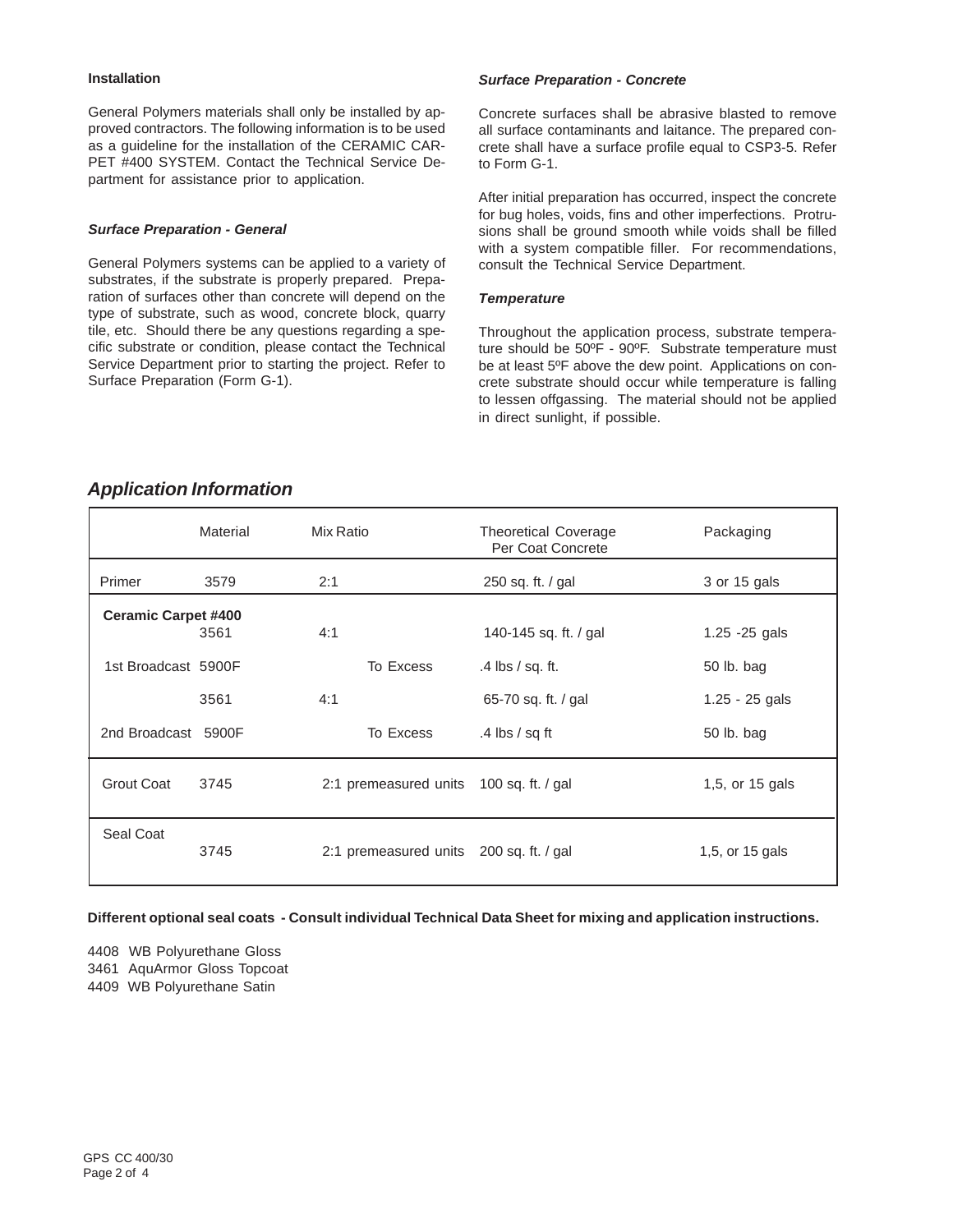# **Primer** *Mixing and Application*

1. Add 2 parts 3579 A (resin) to 1 part 3579 B (hardener) by volume. Mix with low speed drill and Jiffy blade for three minutes and until uniform. To insure proper system cure and performance, strictly follow mix ratio recommendations.

2. 3579 may be applied via spray, roller or brush. Apply 5- 8 mils, evenly, with no puddles. Coverage will vary depending upon porosity of the substrate and surface texture.

3. Wait until primer is tacky (usually one hour), before applying the slurry. If primer is not going to be topped within open time, broadcast silica sand into resin lightly but uniformly and allow to cure overnight.

# **First Base Coat (Ceramic Carpet #400)** *Mixing and Application*

1. Add 4 parts 3561A (resin) to 1 part 3561B (hardener) by volume. Mix with low speed drill and Jiffy blade for three minutes and until uniform.

2. Immediately pour the mixed material onto the substrate and pull out using a 1/4" v-notched squeegee and cross roll with a 3/8" nap roller at a spread rate of 140- 145 square feet per gallon.

3. Allow material to self-level 10-15 minutes. Begin evenly seeding the 5900F into wet resin much the same as grass seed is spread. Granules may be spread by hand or mechanical blower but should be broadcast in such a way that the granules falls lightly into resin without causing the resin to move. Continue broadcasting to excess until the floor appears completely dry.

4. Allow to cure (Cure times vary depending on environmental conditions), sweep off excess granules with a clean, stiff bristled broom. Clean granules can be saved for future use. All imperfections such as high spots should be smoothed before the application of the second broadcast.

# **Second Broadcast (Ceramic Carpet#400)** *Mixing and Application*

1. Add 4 parts 3561A (resin) to 1 part 3561B (hardener) by volume. Mix with low speed drill and Jiffy blade for three minutes and until uniform.

2. Immediately pour the mixed material onto the substrate and pull out using a 1/4" v-notched squeegee and cross roll with a 3/8" nap roller at a spread rate of 65-70 square feet per gallon.

3. Allow material to self-level 10-15 minutes. Begin evenly seeding the 5900F into wet resin much the same as grass seed is spread. Granules may be spread by hand or mechanical blower but should be broadcast in such a way that the granules falls lightly into resin without causing the resin to move. Continue broadcasting to excess until the floor appears completely dry.

4. Allow to cure for 24 hours, sweep off excess granules with a clean, stiff bristled broom. Clean granules can be saved for future use. All imperfections such as high spots should be smoothed before the application of the seal coat.

NOTE: 5900F Granule distribution is critical to the success if the application. The decks finished appearance depends on the manner in which the granules have been applied. In grass seed like fashion, allow the granules to fall after being thrown upward and out. **DO NOT THROW DOWNWARD AT A SHARP ANGLE USING FORCE.**

# **Grout Coat** *Mixing and Application*

1. Add 2 parts 3745A (resin) to 1 part 3745B (hardener) by volume. Mix with low speed drill and Jiffy blade for three minutes and until uniform. To insure proper system cure and performance, strictly follow mix ratio recommendations.

2. Apply 3745 using a flat trowel or squeegee and backroll with a 1/4" nap roller. Apply at a spread rate of 100 square feet per gallon evenly with no puddles making sure of uniform coverage. Two coats may be required. **Take care not to puddle materials and insure even coverage.**

3. Allow to cure (Cure times vary depending on environmental conditions).

# **Seal Coat 3745** *Mixing and Application*

1. Add 2 parts 37445 (resin) to 1 part 3745B (hardener) by volume. Mix with low speed drill and Jiffy blade for three minutes and until uniform. To insure proper system cure and performance, strictly follow mix ratio recommendations.

2. Apply 3745 using a flat trowel or flat squeegee and backroll with a 1/4" nap roller at 200 square foot per gallon evenly with no puddles making sure of uniform coverage. **Take care not to puddle materials and insure even coverage.**

3. Allow to cure 24 hours minimum before opening to traffic.